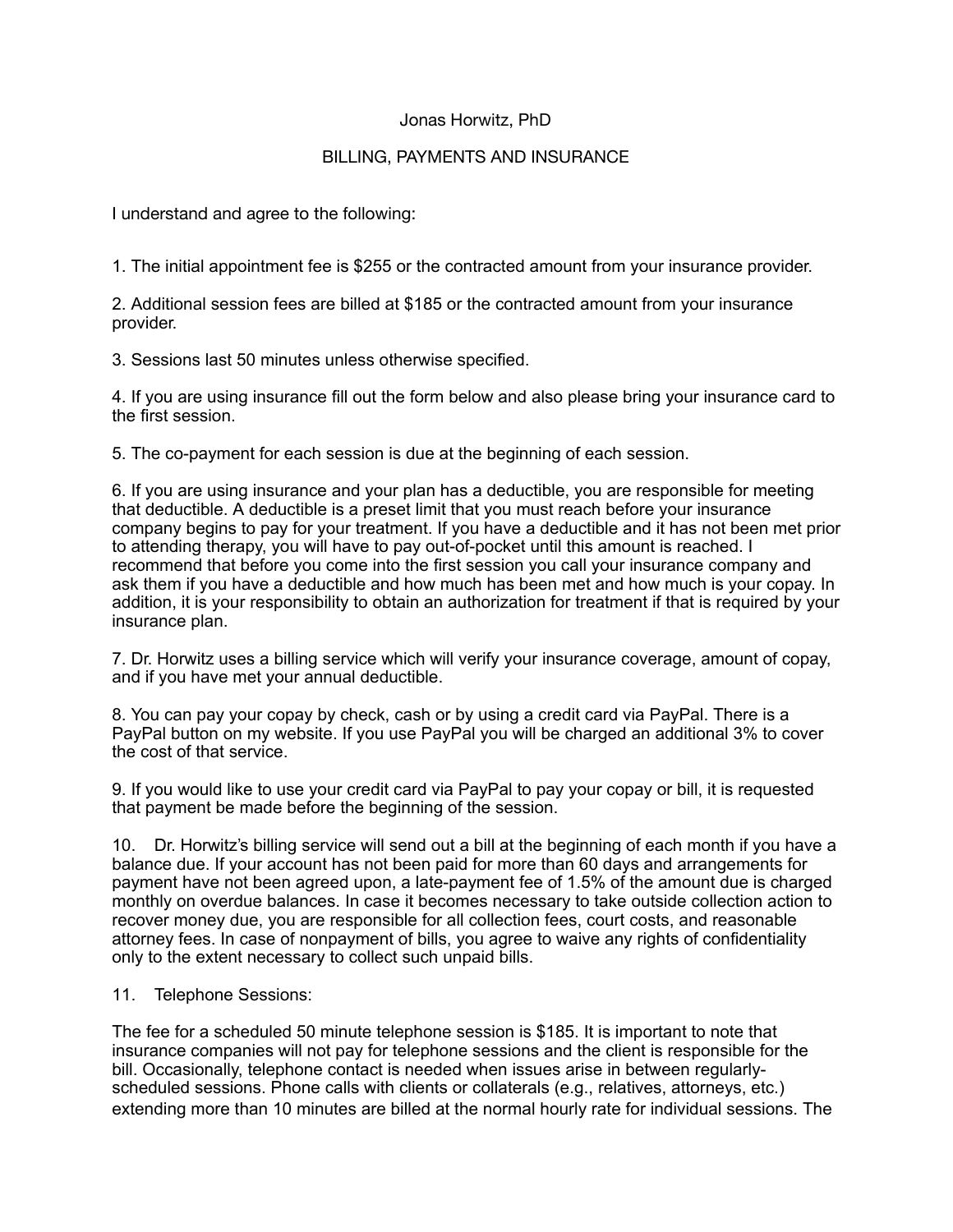fee is prorated for the duration of the conversation. Long-distance charges, if any, will be passed on to the client.

12. Late Cancellations and Missed Appointments:

Scheduling presents a special problem in private therapy, because once a given hour is allocated for a particular client, it usually cannot be reallocated to another on short notice. For this reason, you will be charged \$185 for missed sessions which are cancelled less than 24 hours before the appointment time. Of course, illness and emergencies are exceptions, and will be treated on a per-case basis. Please note that insurance companies will not pay for missed sessions; when they are billed, the client is responsible for the entire fee of \$185. (Please initial here that you have read and agree to the missed appointment policy\_\_\_\_\_)

#### 13. Legal fees:

If you become involved in legal proceedings that require my participation, you will be expected to pay for all of my professional time, including preparation and transportation costs, even if I am called to testify by another party. Because of the difficulty of legal involvement, I charge \$450.00 per hour for preparation and attendance at any legal proceeding and require a \$3000.00 retainer to be paid in advance.

#### 14. Other fees:

Written reports to other professionals and recognized agencies are charged at the regular hourly rate for individual therapy.

15. Agreement.

I have read the terms and conditions set out in this document, and I agree to be bound by them.

Signature: \_\_\_\_\_\_\_\_\_\_\_\_\_\_\_\_\_\_\_\_\_\_\_\_\_\_\_\_\_\_\_\_\_\_\_\_ Date:\_\_\_\_\_\_\_\_\_\_\_\_\_\_\_\_\_\_\_\_\_\_\_\_

Printed name: \_\_\_\_\_\_\_\_\_\_\_\_\_\_\_\_\_\_\_\_\_\_\_\_\_\_\_\_\_\_\_\_\_\_\_\_\_\_\_\_\_\_\_\_\_\_\_\_\_